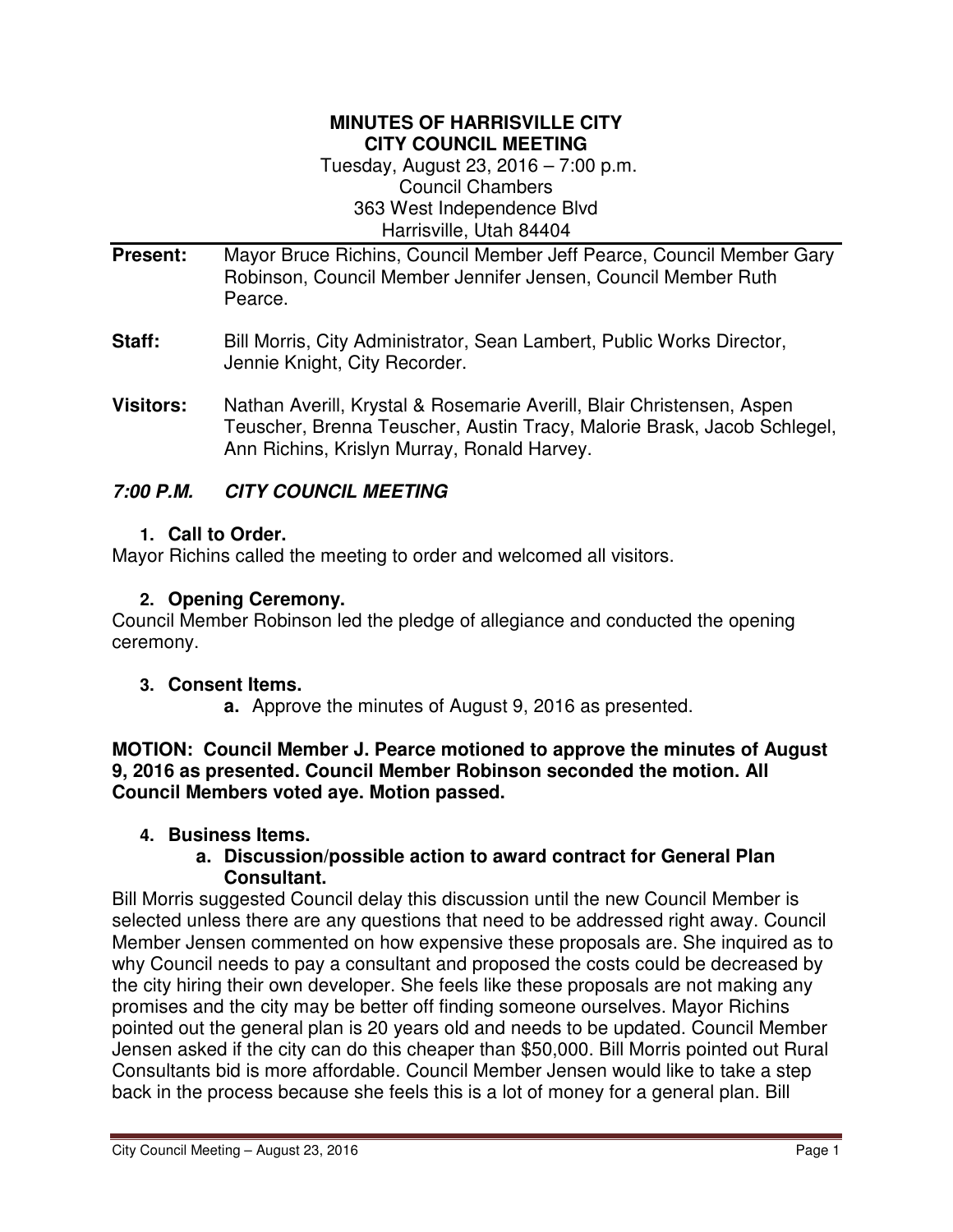Morris suggested getting a bid from another consultant. Council Member Jeff Pearce said he has another resource as well. Council Member Jensen expressed her preference to get another bid and have another presentation. Bill Morris suggested having a work session in more of a question/answer style with all proposals. Mayor Richins said his concern with Better City's proposal is they may be proposing to do elements of the general plan that have already been completed. Bill Morris said they may not have realized this and may update their bid if given the chance. He said they may be able to remove the entire section regarding moderate income housing and find the hard costs of the open ended issues. Ideally Council would pick the low bid. They normally don't provide the costs of competitor bids, but this bid is actually on record.

**MOTION: Council Member Robinson motioned to table the contract for General Plan Consultant. Council Member R. Pearce seconded the motion. All Council Members voted aye. Motion passed.** 

### **b. Discussion/possible action to approve Harrisville City Resolution 2016-11; a resolution entering an agreement with WACOG for Larsen Lane funding.**

Bill Morris explained this resolution authorized the funding of Larsen Lane through WACOG. Mayor Richins asked if these contracts were previously approved by resolutions. Bill Morris suggested any type of contract be adopted by resolution unless the city passes an ordinance allowing the Mayor to enter contracts without resolutions. Mayor Richins explained the transportation subcommittee that started last year examined potential costs but the bids came in much higher than anticipated. Part of this was due to the UDOT requirements that were not included in the previous agreement. He also pointed out construction has already started on this project. Bill Morris said the contract was approved at the previous meeting.

**MOTION: Council Member R. Pearce motioned to approve Harrisville City Resolution 2016-11; a resolution entering an agreement with WACOG for Larsen Lane funding. Council Member Robinson seconded the motion. A Roll Call vote was taken.** 

| <b>Council Member R. Pearce</b> | Yes |
|---------------------------------|-----|
| <b>Council Member Jensen</b>    | Yes |
| <b>Council Member Robinson</b>  | Yes |
| <b>Council Member J. Pearce</b> | Yes |

**Motion passed 4-0.**

**c. Discussion/possible action to approve Harrisville City Resolution 2016-12; a resolution entering an agreement with Bona Vista for installation of a new waterline on Larsen Lane and Washington Blvd.**

Bill Morris explained this resolution is the agreement for Bona Vista to install a new water line during the Larsen Lane project. This work is being completed by the same contractor as the rest of the project. Mayor Richins pointed out their contribution is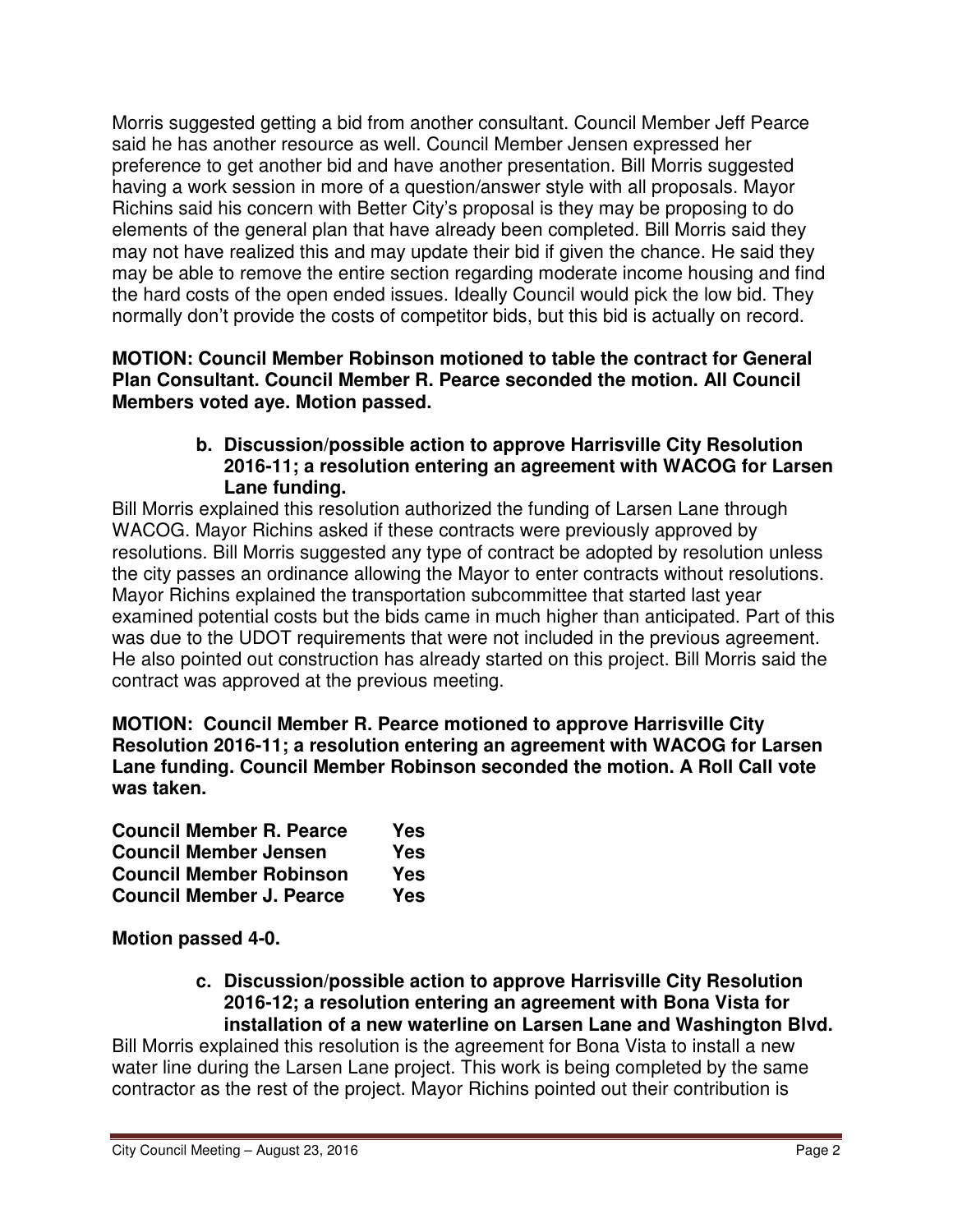about \$60,000. The board members that sit on the Bona Vista board rely on these types of opportunities because it is expensive to conduct street construction on their own. Sean Lambert explained the water line is being installed to continue further down Larsen lane to address future development. Ultimately it is up to Bona Vista how long they run this line down. The end idea is they don't want to have a new development tie into an old line.

Gary Robinson asked where the money amount is listed. Sean Lambert said this was broken out on the bid. Mayor Richins said Bona Vista will be paying for this line out of their own funds. Bill Morris clarified this approval is for the memorandum of understanding; the bid contract was approved at the last meeting. If there are any overages regarding the Bona Vista portion of the project, Bona Vista will be on the hook to pay for any changes.

**MOTION: Council Member J. Pearce motioned to approve Harrisville City Resolution 2016-12; a resolution entering an agreement with Bona Vista for installation of a new waterline on Larsen Lane and Washington Blvd. Council Member Jensen seconded the motion. A Roll Call vote was taken.** 

| <b>Council Member R. Pearce</b> | Yes |
|---------------------------------|-----|
| <b>Council Member Jensen</b>    | Yes |
| <b>Council Member Robinson</b>  | Yes |
| <b>Council Member J. Pearce</b> | Yes |

# **Motion passed 4-0.**

Bill Morris thanked the Mayor Richins and Sean Lambert for their efforts securing the grant funding for this project.

#### **d. Discussion/possible action to conduct interviews for Harrisville City Council Member applicants.**

Mayor Richins drew names to determine the order for interviews. The order was determined as Ronald Harvey, Blair Christensen, Jacob Schlegel, Austin Tracy, and Nathan Averill.

Ronald Harvey introduced himself by saying he has been working as a mechanic for 14 years and in the Army Reserves for 19 years. He has lived in the city for 2 years, likes the city, and has no complaints. He has 4 kids and plans to stay and raise his family here. Having worked for the government for the last 14 years, he's seen things he doesn't like in government. He gets paid to do that job for the government but considers service on council as a civil job. Since they are not paid a lot, but rather review and look things over. Making sure this city is well taken care of and some of the large big government things don't happen here. He expressed his displeasure with overspending in government. He has been involved with coaching boy's recreation. He feels recreation teams for baseball need to be increased because kids are focused on non physical activities. He sees the combining of teams with other surrounding cities as a lack of participation. He enjoyed attending Heritage Days.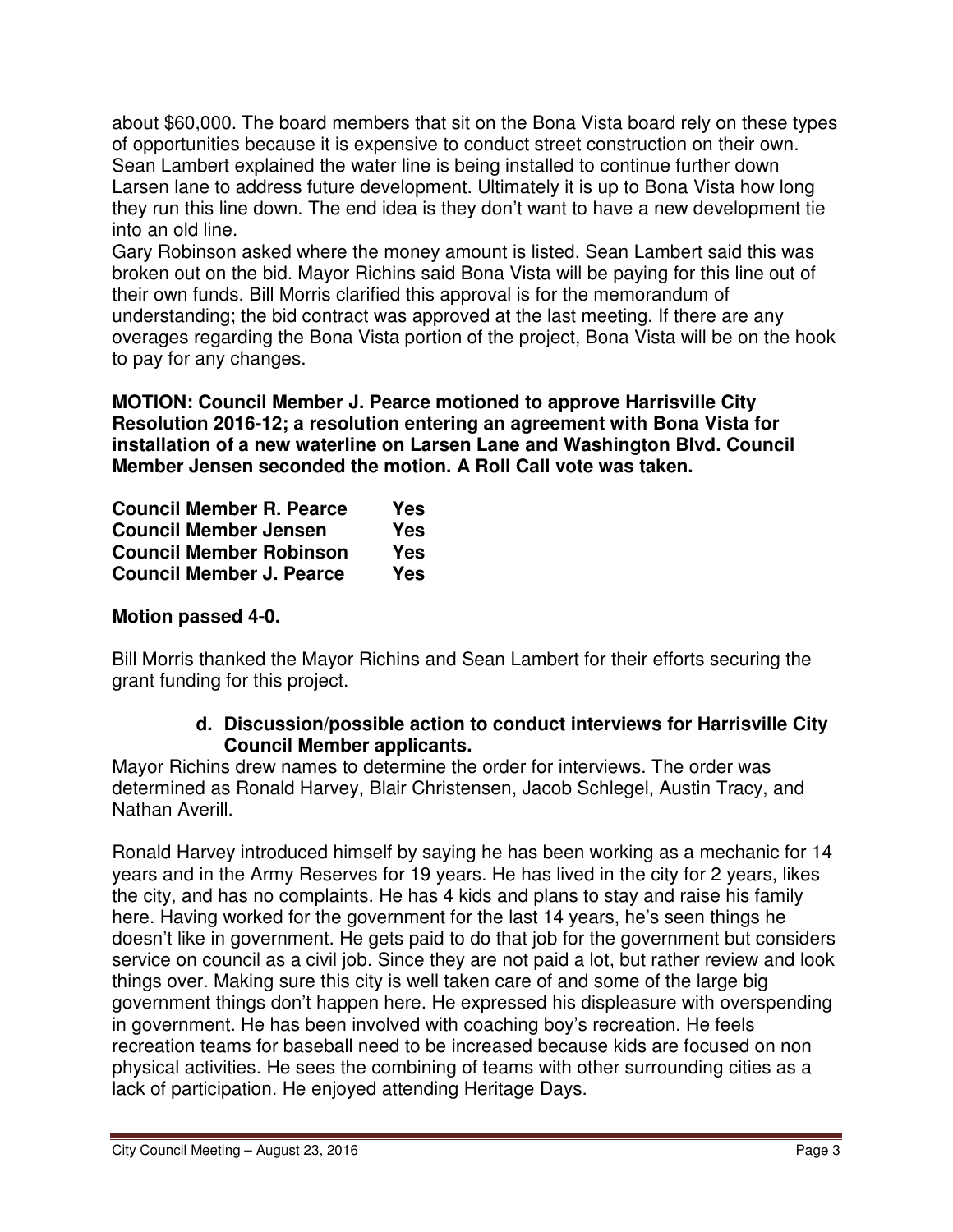Mayor Richins asked where he lives. Ron Harvey explained he lives on 1500 North. Mayor Richins asked what branch of the government he works for. He responded the Army in the BDO as the lead mechanic. He's hoping to find employment outside of the Army. Mayor Richins asked if he has an agenda if selected. Ron Harvey said he doesn't feel as if he has an agenda. He plans to be in this area until his youngest child is out of high school. He grew up in Clearfield, feels like that city has suffered based on some decisions made in comparison to other local cities. He feels like North Ogden's plans for additional moderate income housing is concerning.

Blair Christensen, 2325 N. 750 W., has live in Harrisville for 30 years. Grew up on 750 West and enjoys the city. He enjoyed the opportunity to participate in Heritage Day's, the parade, and other traditions that have continued in the city. He currently works at Autoliv; on air bags and enjoys knowing he makes a difference. He has 4 kids, one recently got married. His mother still lives in the area. He is supportive of youth baseball as well. He likes fun entertainment for youth, and would continue to encourage participation. He enjoys outdoors and being together as families. Council Member R. Pearce asked why he would like to serve on council. Blair Christensen said about a year ago he decided to get involved with the city. He has been on the planning commission since and has learned a lot and would like to get more involved in the city. He would like to do all that he can to be involved and help the city continue to grow and be a good place to live.

Jacob Schlegel has lived in Harrisville for 3 years. He loves living here and feels the city needs to focus on working on the general plan to make sure people know where Harrisville is on the map. He feels we need to brand the community. We don't want to get too large but be a gateway with our own unique brand. He is someone that could listen to residents and change minds if necessary. He gets feedback throughout the community that Council just make decisions without listening. He likes how the North Ogden Mayor makes personal responses to each message on Facebook. He would like to involve the Council more in the community. He feels like Council can be a quorum of diverse people that can get along. He also likes to have local recreation programs available. He would like to build the sense of community without over development and work with planning commission to get the business district built up.

Austin Tracy said she lives on Hwy 89 across from Ben Lomond Golf Course. She has always loved living in Harrisville and does not plan on moving. She has been volunteering with the city for many years by running the baby contest for Heritage Days. She has also sought a position on Council twice; the last time as the write in candidate receiving over 200 votes. She supports the community events and attends the Farmer's Market every week. Currently she has been the Youth City Council volunteer and has attended all Council meetings with exception of two. She wants to make sure children want to stay in this community as well.

Nathan Averill said he lives around the corner from Council Member Robinson and Mayor Richins. He is planning on staying in his house for awhile. He is currently working in BDO where he is a chemist. He can live in his current home for a long time and wants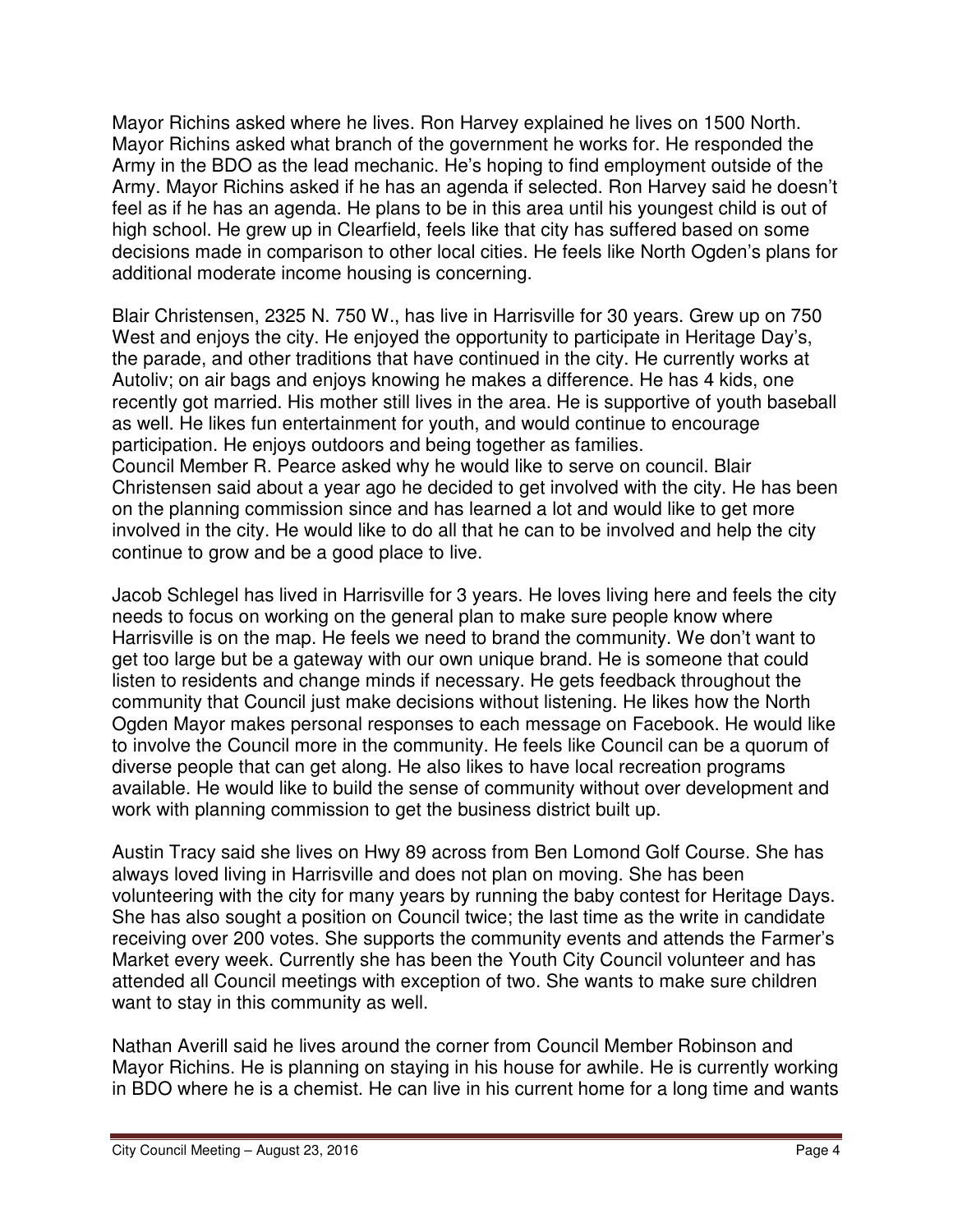to be on Council to help make decisions for the long term. He doesn't want to see 5-10 year plans because he plans to be here for a long time. He would like to see things work out and the city be a positive good place. He is willing to make the cuts to keep the long term goal.

Bill Morris distributed the ballots. Council Members voted. Mayor Richins read the results aloud; one vote for Ron Harvey, one for Nathan Averill, and two votes for Austin Tracy. Austin Tracy will be appointed.

### **e. Discussion/possible action to appoint Harrisville City Council Member.**

**MOTION: Council Member R. Pearce motioned to appoint Austin Tracy as the council member to fill the mid-term vacancy. Council Member Robinson seconded the motion. A Roll Call vote was taken.** 

| <b>Council Member R. Pearce</b> | Yes |
|---------------------------------|-----|
| <b>Council Member Jensen</b>    | Yes |
| <b>Council Member Robinson</b>  | Yes |
| <b>Council Member J. Pearce</b> | Yes |

# **Motion passed 4-0.**

Bill Morris said we will conduct the oath of office and the paper work at the next regularly scheduled meeting. Jennie Knight explained the voting process for the next municipal election with this addition two-year seat available.

# **5. Public Comments - (3 minute maximum)**

No public comments were offered.

# **6. Mayor/Council Follow-Up:**

Council Member J. Pearce informed Council North View Fire Department passed an increase.

Bill Morris said the survey results came back for Heritage Days. Jennie Knight explained the results. Council Member Jensen suggested having a survey each year.

Council Member Jensen said she already talked to police about cars running the stop sign by her house. Mayor and Council gave a short discussion about how long they should patrol the area to eliminate this problem. Admittedly this helped control the issue. Mayor Richins asked which officer patrolled. Council Member Jensen could not remember. She requested some consistency to help eliminate the problem.

Council Member Robinson asked about the fireworks study. Mayor Richins said he hasn't conducted this yet and explained the process of lighting the fireworks. He said the length of the show can be controlled by the frequency of the fireworks.